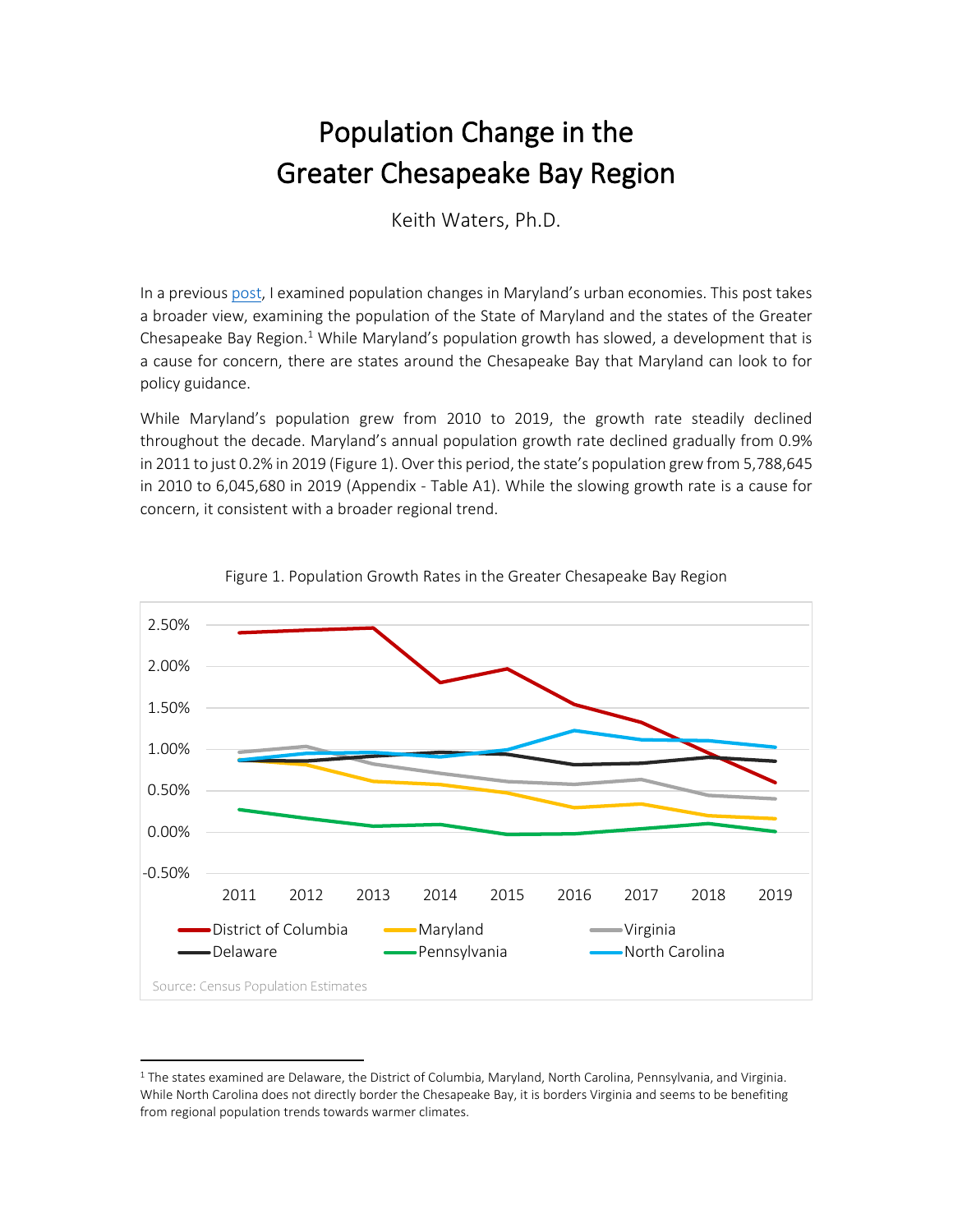Examining the Greater Chesapeake Bay Region reveals that the population growth rates of more northern and western states slowed during the decade. The annual population growth rate of the District of Columbia declined from 2.5% in 2013 to just 0.6% in 2019, the largest decline of any state. <sup>2</sup> Virginia's population growth rate trend mirrored Maryland's; the annual population growth rate declined from 1.0% in 2012 to just 0.4% in 2019. While Virginia's population grew marginally faster than Maryland's, the trends are the most similar out of the six states examined. Pennsylvania fared the worst among states examined throughout the 2010s. Pennsylvania's annual population growth rate hovered around zero from 2011 to 2019, gaining fewer than 100,000 people over the entire decade.

Population growth in the southern and eastern portions of the region was higher than in the northern and western portions of the region. The annual population growth rate of Delaware held up extremely well. Delaware's annual population growth rate ranged between 0.8% and 1.0% every year from 2011 to 2019. Among the states examined, North Carolina performed the best. North Carolina was the only state whose population growth rate trended upward over the period. The annual population growth rate of North Carolina increased from 0.9% in 2011 to 1.2% in 2016 before moderating slightly to 1.0% in 2019. From 2010 to 2019, North Carolina's population grew by 913,761 people, nearly the same amount as the other five states combined.

While the population growth rate of Maryland has slowed, it does not appear that Maryland is being notably outperformed by neighboring states. Generalizing, it appears that populations are trending towards southern and coastal states. Among the examined states, Maryland's growth rate was most closely mirrored by Virginia. This should not be surprising as the two states have similar geographies, ranging from ocean to mountains. Virginia's higher population growth rate is undoubtedly due to the fact that Northern Virginia's economy has recently outperformed Suburban Maryland; the result of Northern Virginia's increasing reliance on federal procurement spending for economic growt[h \(here\).](https://mdmetromonitor.files.wordpress.com/2019/12/montgomery-county-and-fairfax-county-economic-performance-and-federal-dependence-1.pdf)

If Maryland chooses to grow larger and less federally dependent, the state should examine policies in North Carolina and Delaware, the two states that performed the best over this period. In fact, Maryland already has a lot in common with both states. North Carolina and Maryland both have economies centered on biotech and computer science. Montgomery County could focus attention on possible reasons for success seen in the Raleigh-Durham area, fostering similar conditions locally. Given that Delaware is almost entirely surrounded by Maryland, policies successful in Delaware are likely to translate well to the Eastern Shore of Maryland, which would undoubtedly gain considerably by cooperating with and building on Delaware's success on the Delmarva Peninsula.

<sup>&</sup>lt;sup>2</sup> This is primarily due to the fact that the District of Columbia's growth rate in 2013 was the highest among examined states.